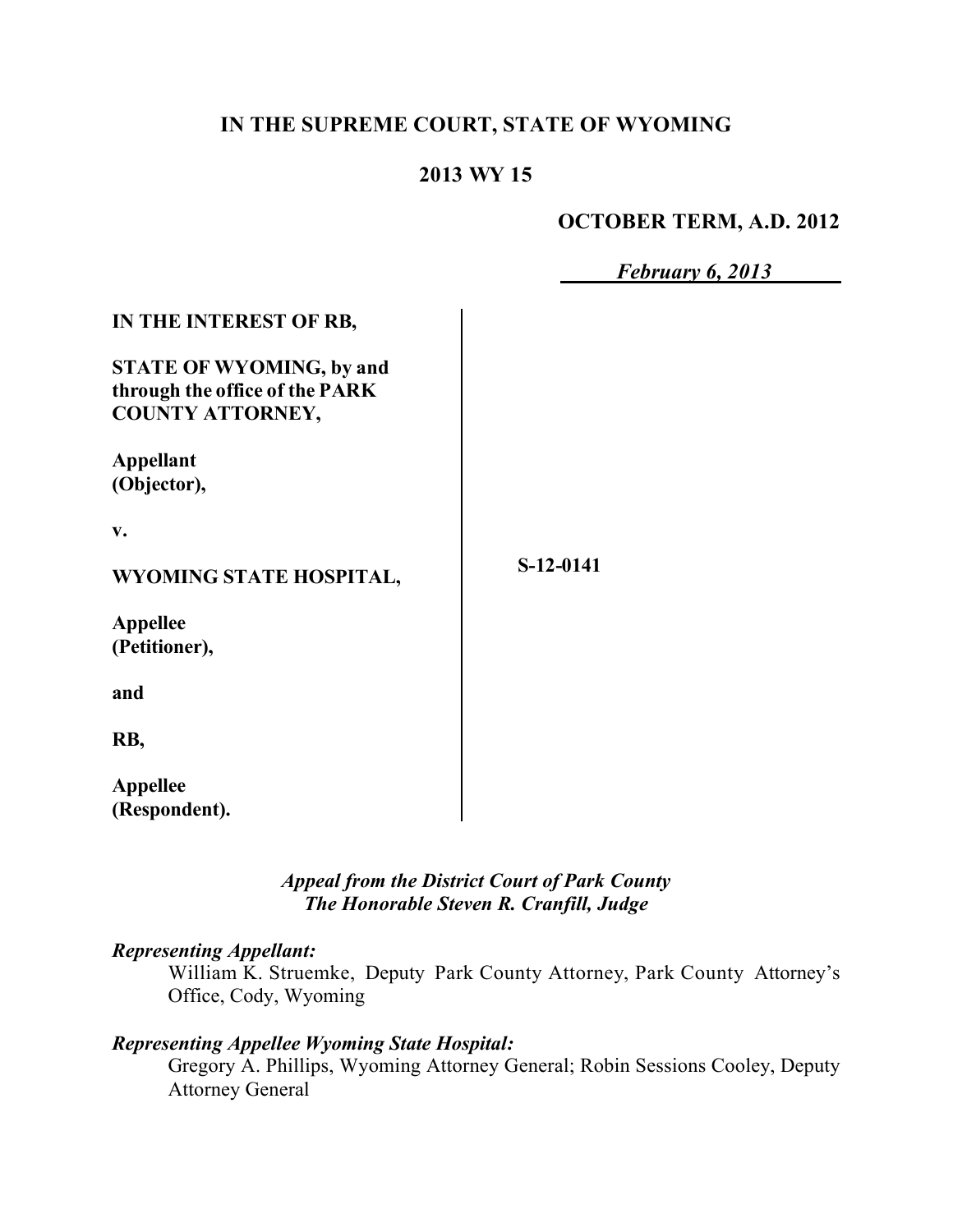*Representing Appellee RB:*

No appearance.

*Before KITE, C.J., and HILL, VOIGT, BURKE, and DAVIS, JJ.*

**NOTICE: This opinion is subject to formal revision before publication in Pacific Reporter Third. Readers are requested to notify the Clerk of the Supreme Court, Supreme Court Building, Cheyenne, Wyoming 82002, of any typographical or other formal errors so that correction may be made before final publication in the permanent volume.**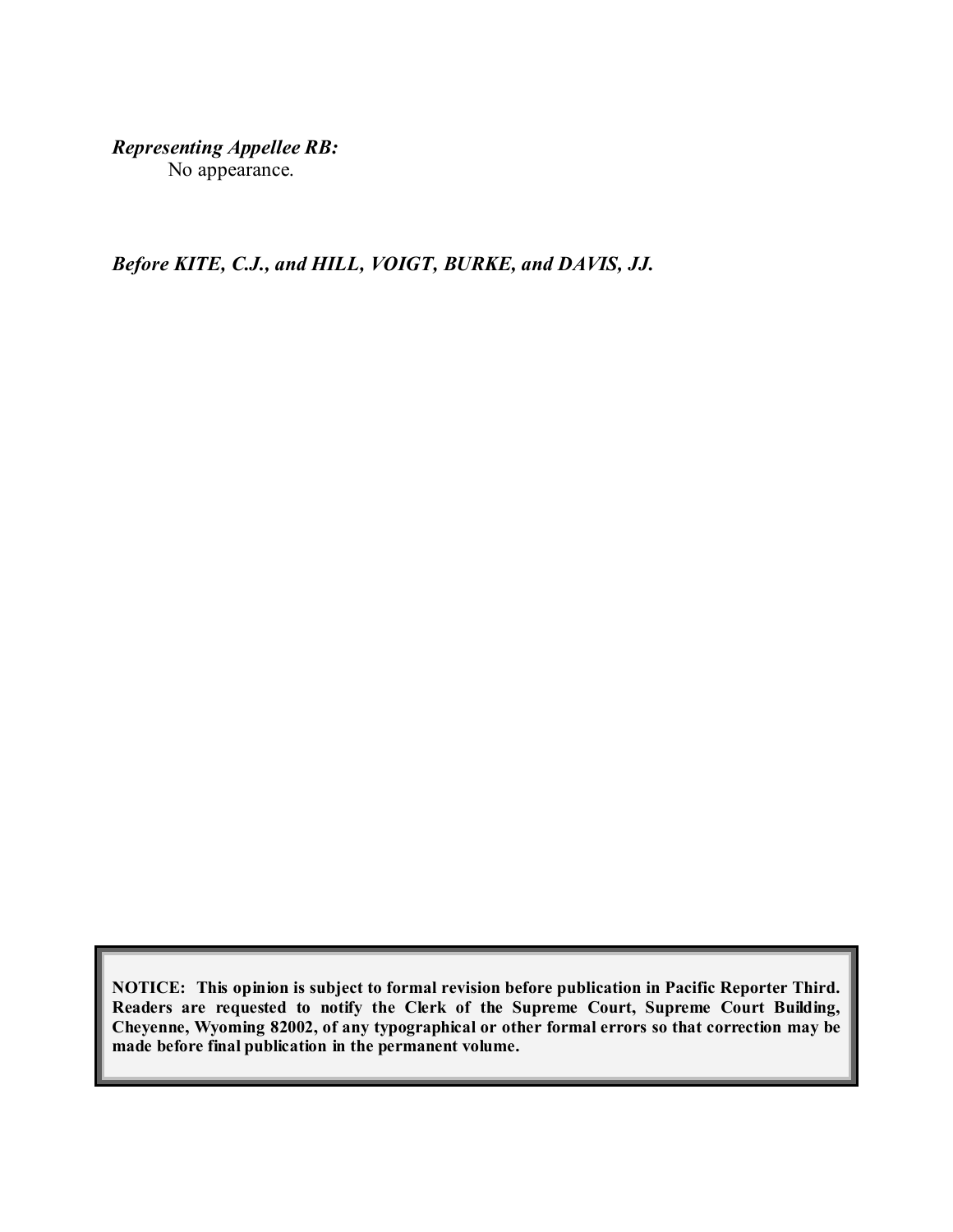## **DAVIS**, Justice.

[¶1] The Fifth Judicial District Court involuntarily hospitalized RB, a middle-aged man, at the Wyoming State Hospital after a period of emergency detention at West Park Hospital in Cody, Wyoming. He was detoxified of opiates and other controlled substances and eventually stabilized on psychotropic medications. The State Hospital gave notice that it intended to discharge RB, and the Park County Attorney's Office filed an objection with the district court, claiming a right to a hearing on the merits of the State Hospital's decision. The district court found that Park County had no statutory right to object to RB's discharge, and therefore had no standing to do so. We find that the involuntary hospitalization statutes do not provide authority for a county attorney to object to the proposed discharge of a patient from involuntary civil commitment, and we therefore affirm.

### **I. ISSUE**

[ $[$ [2] Does a county attorney<sup>1</sup> have authority to object to a patient's discharge from involuntary civil commitment under Chapter 10 of Title 25 of the Wyoming Statutes?

### **II. FACTS**

[¶3] In late November of 2011, a mental health examiner filed an application to involuntarily hospitalize RB in the Fifth Judicial District Court for Park County. The application stated that RB was being emergently detained as a suicide risk pending a hearing on whether he should be involuntarily hospitalized at the Wyoming State Hospital. The district court appointed counsel for RB and set a hearing on both involuntary hospitalization and continued emergency detention. A deputy Park County attorney appeared on behalf of the State at that hearing, which took place before a court commissioner. The commissioner made findings of facts and recommended that RB be hospitalized at the State Hospital in Evanston, Wyoming. The district court adopted the commissioner's recommendations and entered an appropriate order.

[¶4] RB had a history of opiate dependence and opiate-induced depression beginning in 2000. The record suggests that RB had an injury or illness which was treated with opiates. This evidently led to addiction and subsequent drug-seeking behavior involving efforts to persuade health care providers that his condition required treatment with the substances to which he was addicted. Dr. Robert Hartmann, RB's treating psychiatrist at the State Hospital, found that other health care providers had in fact inappropriately

<sup>&</sup>lt;sup>1</sup> The statute involved in this case refers to both county and district attorneys. Wyo. Stat. Ann.  $\S$  25-10-116(b) (LexisNexis 2011). For the sake of simplicity, we will refer only to county attorneys in this decision.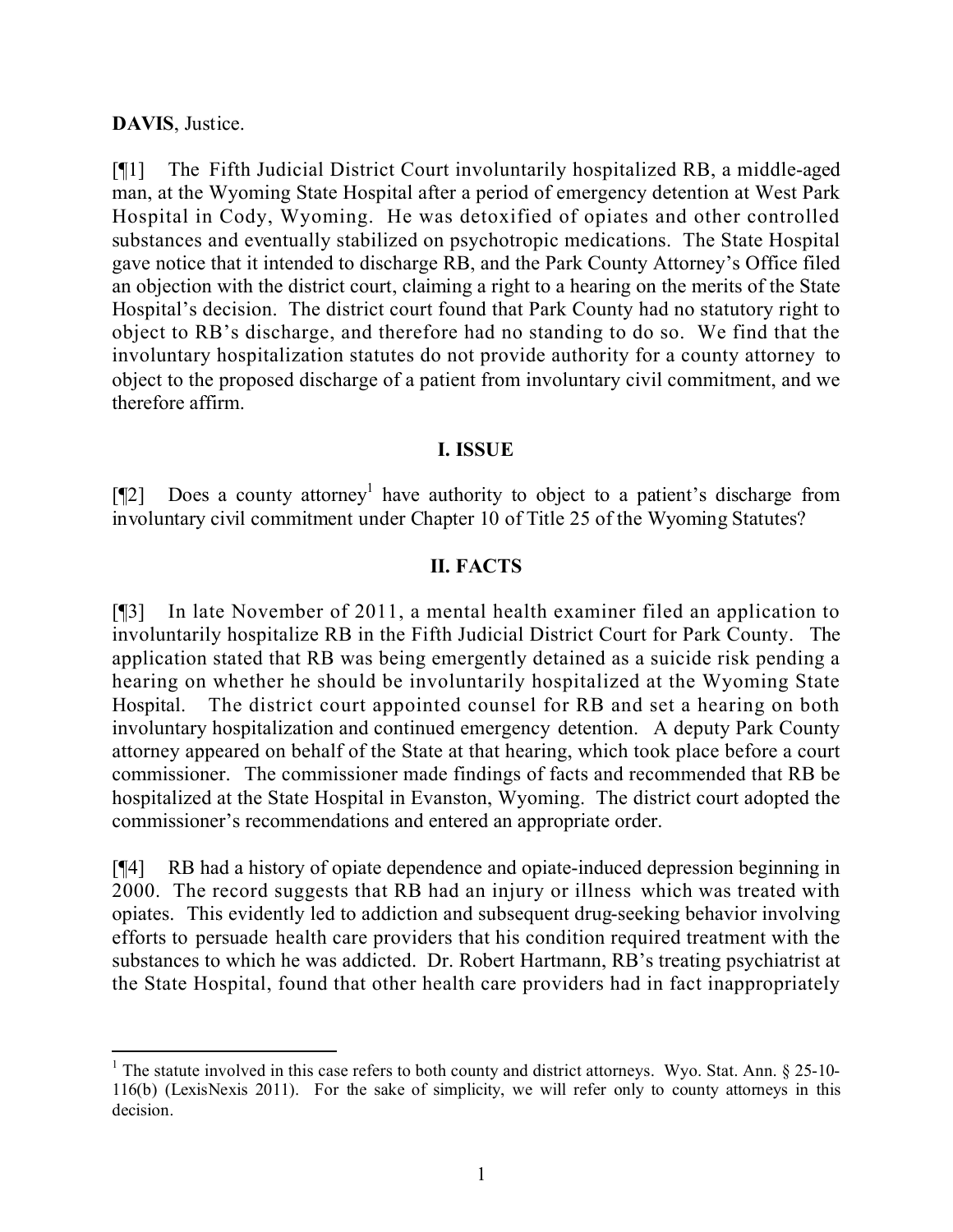prescribed opiates and other controlled substances in 2011, resulting in depression and suicidal ideation which led to RB's involuntary hospitalization.

[¶5] After RB was detoxified and stabilized on psychotropic medications to address mental illness, the State Hospital gave notice to the district court, RB's attorney, a community health center, and the Park County Attorney that conditions justifying involuntary hospitalization no longer existed, and that it therefore intended to discharge him in about eight days. Although it was not expressly stated in the notice, the conclusion that hospitalization was no longer justified implied a finding that RB was no longer a danger to himself or others as he had been when involuntarily hospitalized.

[¶6] The Park County Attorney filed an objection to the State Hospital's medical determination, asserting that the district court should order RB's continued hospitalization because he had several prior emergency detentions and involuntary hospitalizations. Park County is obligated to pay for the first seventy-two hours of emergency detention, and believes that it should not be required to incur the expense of doing so repeatedly without an opportunity to demonstrate that the patient should not be discharged. *See* Wyo. Stat. Ann. § 25-10-112(a)(i)(A) (LexisNexis 2011). It appears from the record that Park County's interest in objecting to RB's discharge was largely if not entirely financial.

[¶7] The State Hospital then submitted a discharge plan which reiterated that RB had stabilized and that he was fully capable of managing his own affairs. The court set a hearing in which RB, his treating psychiatrist Dr. Hartmann, and the Wyoming Attorney General's Office participated by telephone.

[¶8] Dr. Hartmann, who was called by the Attorney General's Office, was the only witness at the hearing. He testified that RB was almost completely detoxified when he arrived at the State Hospital on December 6, 2011, and that he was therefore essentially physically and mentally normal at that time. RB gave Dr. Hartmann a history of opiate dependence, including a relapse in late September of 2011. Instead of being detoxified and released from other health care facilities after his relapse, he was unfortunately given even larger doses of opiates and benzodiazepines by those care providers, and as a result became suicidal.

[¶9] Dr. Hartmann testified that RB indicated that he had never attempted suicide, and that he always sought help when he was in trouble. He concluded that RB's current problems were caused by medications supplied by professional healthcare providers. RB was a cooperative patient, although he did engage in drug-seeking behavior consistent with his addiction. Dr. Hartmann concluded that continued involuntary hospitalization at the State Hospital was inappropriate because the patient had been detoxified and was no longer suicidal. He testified that the State Hospital does not treat substance abuse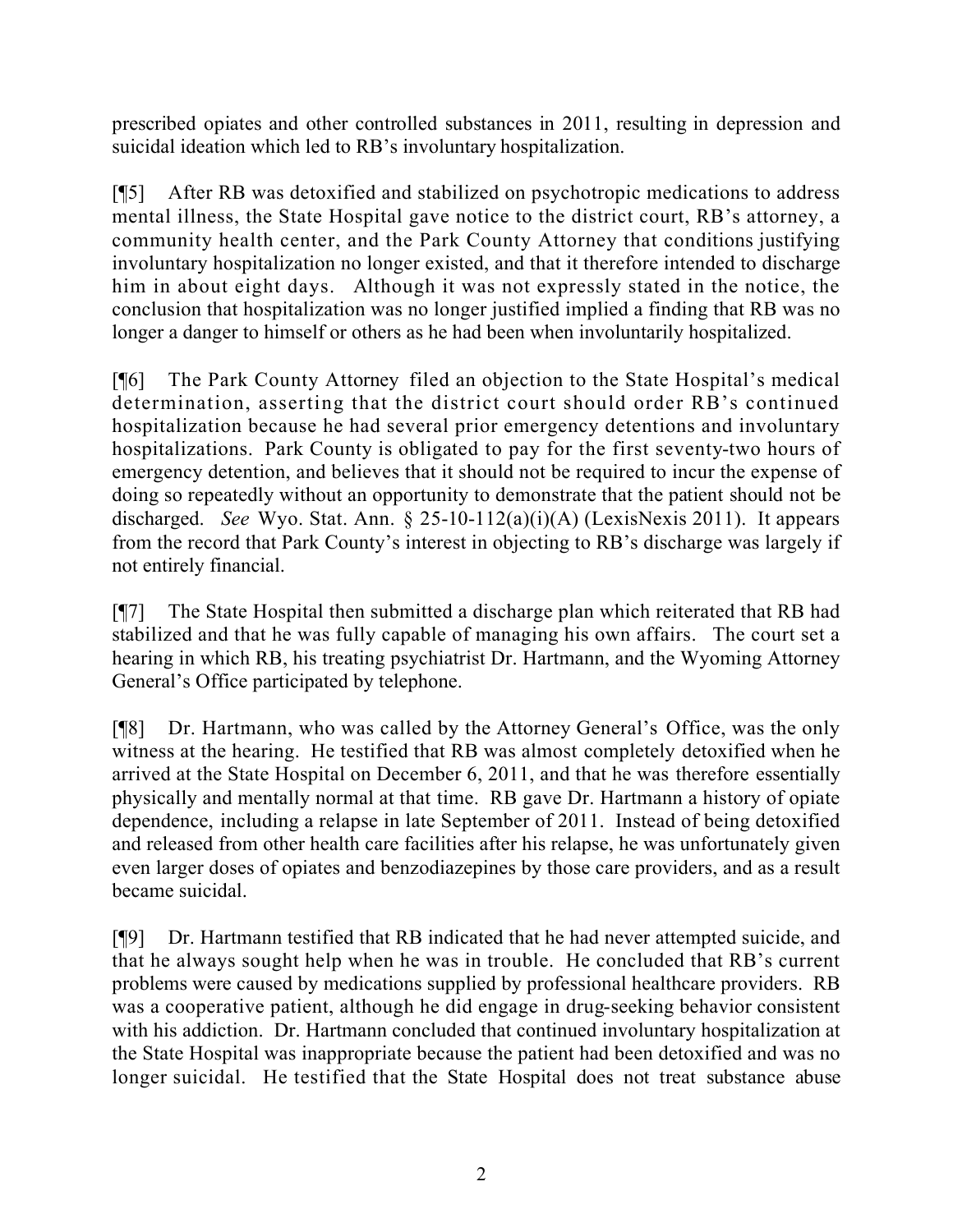problems, including addiction to opiates, and therefore had nothing to offer RB in that respect.

[¶10] In cross-examination, the deputy county attorney sought to establish that persons at risk for suicide may not be forthright about prior suicide attempts. Dr. Hartmann admitted that he had not seen all of RB's medical and psychological records or interviewed his family. He reiterated his conclusion that RB spoke of committing suicide only when intoxicated with opiates.

[¶11] Although it conducted the hearing described above, the trial court found that the statute governing discharge from involuntary hospitalization did not allow a county attorney to object to the State Hospital's decision to discharge an involuntarily hospitalized patient, or to obtain an evidentiary hearing concerning that decision. The evidence just described was not therefore significant to its ruling. This appeal was timely perfected.

[¶12] RB did not participate in this appeal. In criminal cases, a county attorney or district attorney represents the State of Wyoming. *See* Wyo. Stat. Ann. §§ 9-1-801, 804 (LexisNexis 2011) (delineating the judicial districts in which the district attorney prosecutes criminal cases on behalf of the State, as opposed to the county attorney); Wyo. Stat. Ann. § 18-3-301 (LexisNexis 2011) ("In judicial districts in which the office of district attorney has not been created there shall be elected in each county a county and prosecuting attorney . . . ."). In this case, however, it is clear that the Park County Attorney represents the interests of Park County. We will therefore refer to those interests as those of the county attorney or Park County rather than of the State. The State Hospital is, of course, a sub-agency of the State of Wyoming.

# **III. STANDARD OF REVIEW**

[¶13] The district court framed its decision in terms of standing, and the parties also identified standing as an issue in their briefs. The concept of standing limits a private citizen or organization's right to challenge the actions of government in the courts to those cases in which the challenger presents a justiciable controversy, among other things. *See, e.g.*, *Miller v. Wyoming Dep't of Health,* 2012 WY 65, ¶ 17, 275 P.3d 1257, 1261 (Wyo. 2012).

[¶14] As a political subdivision of the State, a county has no powers other than those granted by Wyoming's constitution or its statutes, as well as those powers which can reasonably be implied from expressly granted powers. *Bd. of Cnty. Comm'rs for Sublette Cnty. v. Exxon Mobil Corp*, 2002 WY 151, ¶ 22, 55 P.3d 714, 721 (Wyo. 2002) (citing *River Springs Ltd. Liability Co. v. Bd. of Cnty. Comm'rs of Cnty. of Teton*, 899 P.2d 1329, 1335 (Wyo. 1995); *Dunnegan v. Laramie Cnty. Comm'rs*, 852 P.2d 1138, 1142 (Wyo. 1993)).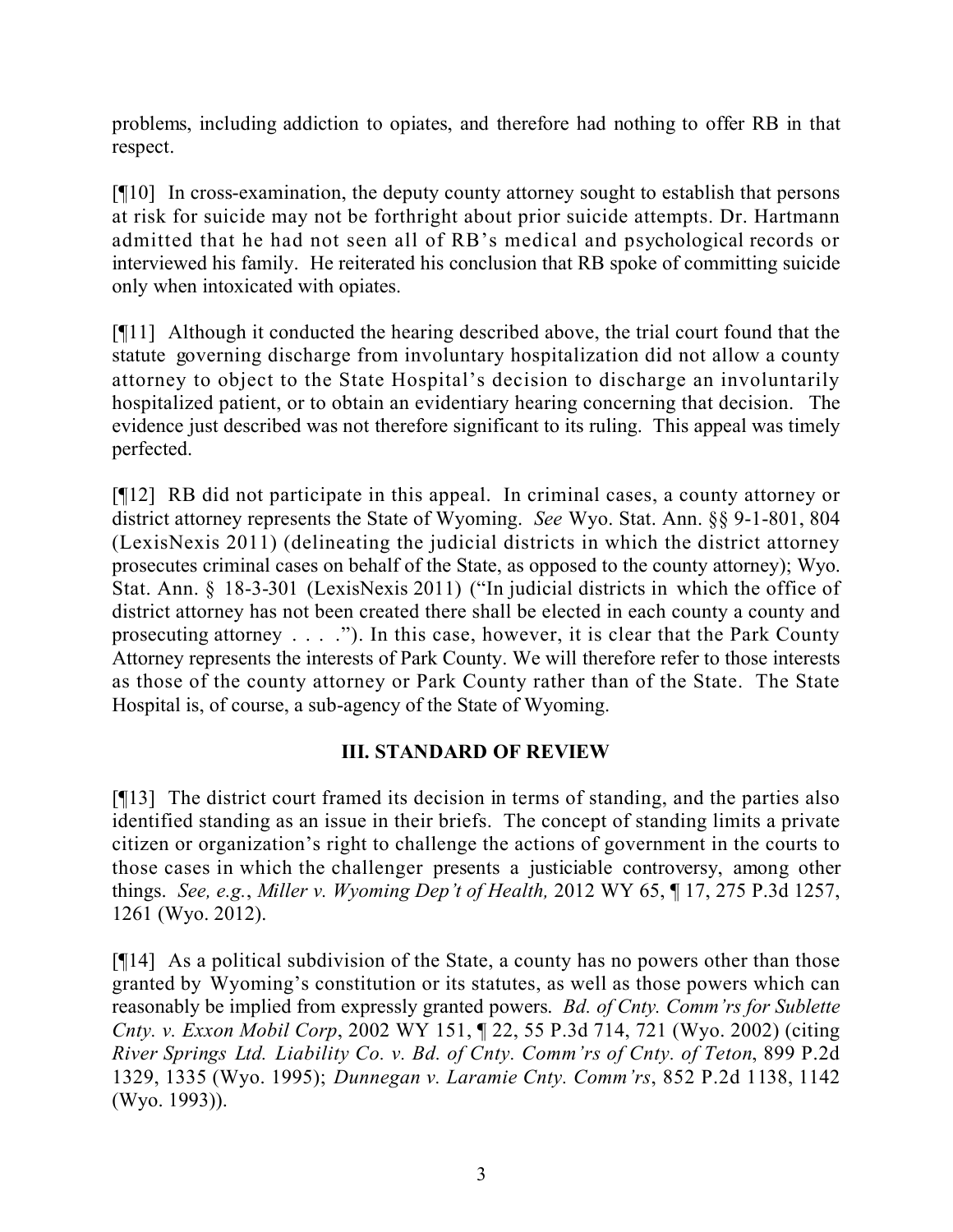[¶15] The parties agree that the ability of Park County to challenge a discharge from the State Hospital and to obtain an evidentiary hearing on the propriety of that discharge depends on whether or not it has statutory authority to do so. It is more fitting to speak of the authority granted to counties under the involuntary hospitalization statutes than to frame the issue as one of standing. It is appropriate for this Court to review controversies like this in which a political subdivision and a State agency seek a construction of applicable statutes and a determination of their correlative rights. *Carbon Cnty. Sch. Dist. No. 2 v. Wyo. State Hosp*., 680 P.2d 773, 775 (Wyo. 1984).

[¶16] District court decisions interpreting statutes involve questions of law, requiring *de novo* review by this Court. *Exxon Mobil Corp*., ¶ 7, 55 P.3d at 718 (citing *Sellers v. Dooley Oil Transp*., 2001 WY 44, ¶ 10, 22 P.3d 307, 309 (Wyo. 2001)). The basic rules of statutory construction are well established:

> We endeavor to interpret statutes in accordance with the Legislature's intent. We begin by making an inquiry respecting the ordinary and obvious meaning of the words employed according to their arrangement and connection.

> When the court determines, as a matter of law, that a statute is clear and unambiguous, it must give effect to the plain language of the statute and should not resort to the rules of statutory construction. If, on the other hand, the Court determines that a statute is ambiguous, it may use extrinsic aids of statutory interpretation to help it determine the legislature's intent.

*Basin Elec. Power Co-op. v. Bowen*, 979 P.2d 503, 506 (Wyo. 1999) (internal quotation marks omitted) (ellipsis omitted).

[¶17] "[L]egislative intent, manifested in the plain language of the statutes, is the controlling consideration" in our interpretation of them. *In re Osenbaugh*, 10 P.3d 544, 550 (Wyo. 2000). This intent is the "vital part, and the essence of the law." *Rasmussen v. Baker*, 7 Wyo. 117, 128, 50 P. 819, 821 (1897). In keeping with the legislature's intent, we endeavor to give statutes a "reasonable, practical construction." *KP v. State*, 2004 WY 165, ¶ 22, 102 P.3d 217, 224 (Wyo. 2004) (quoting *Story v. State*, 755 P.2d 228, 231 (Wyo. 1988)). We do not construe statutes "in a manner producing absurd results." *Id.* Put another way, "[w]hen a statute is as clear as a glass slipper and fits without strain, courts should not approve an interpretation that requires a shoehorn." *Demko v. United States*, 216 F.3d 1049, 1053 (Fed. Cir. 2000).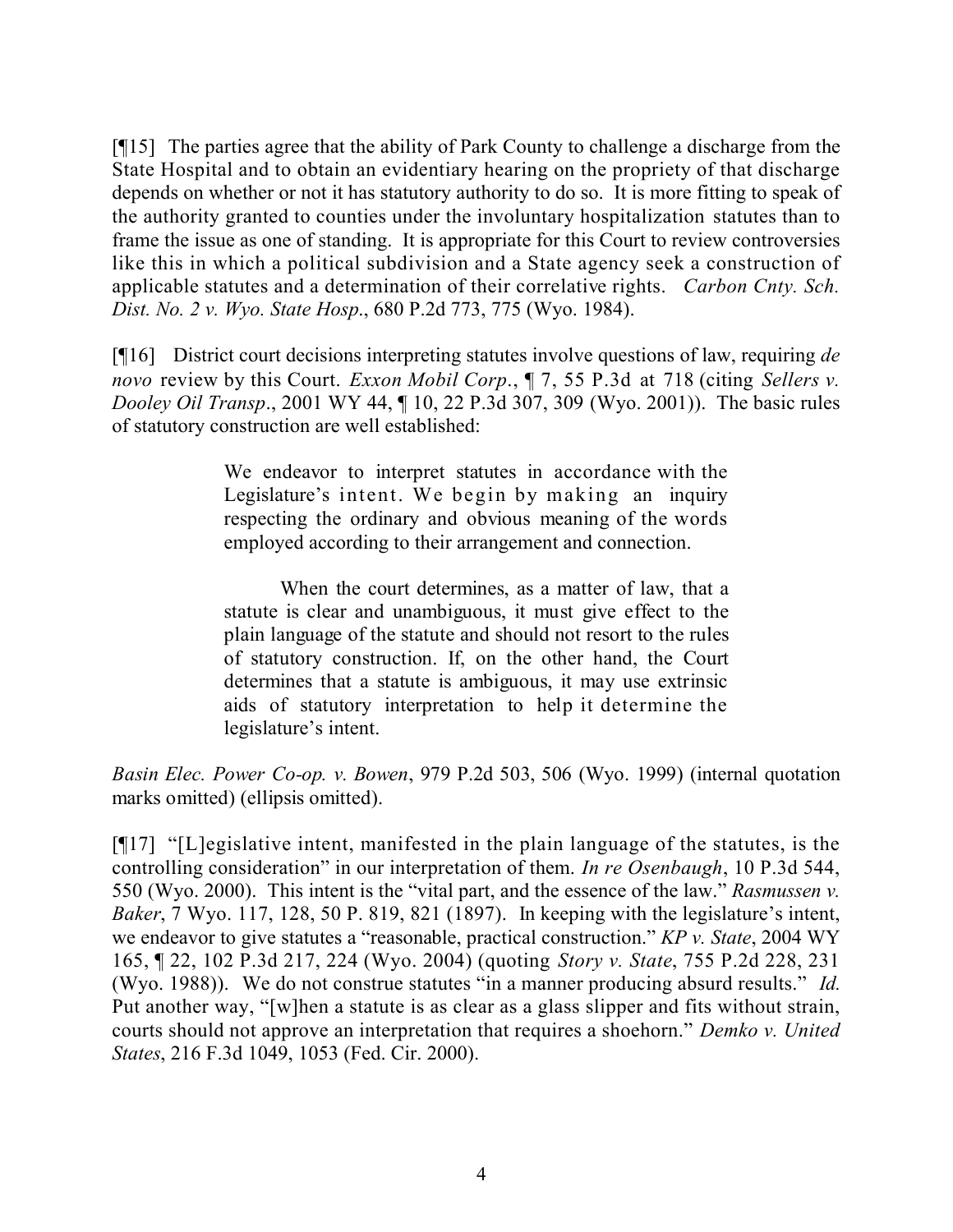[¶18] We do not construe statutes in a way that renders any part of them meaningless. *Osenbaugh*, 10 P.3d at 550; *see State ex rel. Wyo. Dep't of Revenue v. Hanover Compression, LP*, 2008 WY 138, ¶ 8, 196 P.3d 781, 784 (Wyo. 2008) ("Moreover, we must not give a statute a meaning that will nullify its operation if it is susceptible of another interpretation." (quoting *BP Am. Prod. Co. v. Wyo. Dep't of Revenue*, 2005 WY 60, ¶ 15, 112 P.3d 596, 604 (Wyo. 2005))). We will not "extend a statute to matters that do not fall within its express provisions," *Hanover Compression*, ¶ 8, 196 P.3d at 784 (quoting *BP Am. Prod. Co.,* ¶ 15, 112 P.3d at 604), nor "expand the plain language of a statute to encompass requirements beyond those clearly set out by the legislature." *Miller v. Bradley*, 4 P.3d 882, 888 (Wyo. 2000), *abrogated on other grounds by In re Crago,* 2007 WY 158, 168 P.3d 845 (Wyo. 2007). As part of our analysis, we construe all statutes relating to the same subject matter together:

> All statutes must be construed *in pari materia* and, in ascertaining the meaning of a given law, all statutes relating to the same subject or having the same general purpose must be considered and construed in harmony. . . . We construe the statute as a whole, giving effect to every word, clause, and sentence, and we construe all parts of the statute *in pari materia*.

*Hanover Compression*, ¶ 8, 196 P.3d at 784 (quoting *BP Am. Prod. Co.*, ¶ 15, 112 P.3d at 604).

### **IV. DISCUSSION**

### A. Background – Involuntary Hospitalization Proceedings in Wyoming

[¶19] Title 25, Chapter 10 of the Wyoming Statutes governs the involuntary hospitalization of mentally ill persons who pose a danger to themselves or others. *See*  Wyo. Stat. Ann. §§ 25-10-101–127 (LexisNexis 2011). The State exercises its *parens patraie* powers under Title 25 to care for those who cannot care for themselves. Robert B. Keiter, *A Constitutional Analysis of Involuntary Civil Commitment in Wyoming*, 15 Land & Water L. Rev. 141, 151–52 (1980). The involuntary hospitalization (also referred to as civil commitment) statutes provide a judicial process to protect both the mentally ill and the communities in which they reside. *See Addington v. Texas*, 441 U.S. 418, 426, 99 S. Ct. 1804, 1809, 60 L. Ed. 2d 323 (1979) ("The state has a legitimate interest under its *parens patriae* powers in providing care to its citizens who are unable because of emotional disorders to care for themselves; the state also has authority under its police power to protect the community from the dangerous tendencies of some who are mentally ill."); *Moore v. Wyo. Med. Ctr.*, 825 F. Supp. 1531, 1538–39 (D. Wyo. 1993) (describing how Wyoming's emergency detention statute "constitutes a reasonable attempt by the state legislature to balance the interests of the mentally ill individual against the interests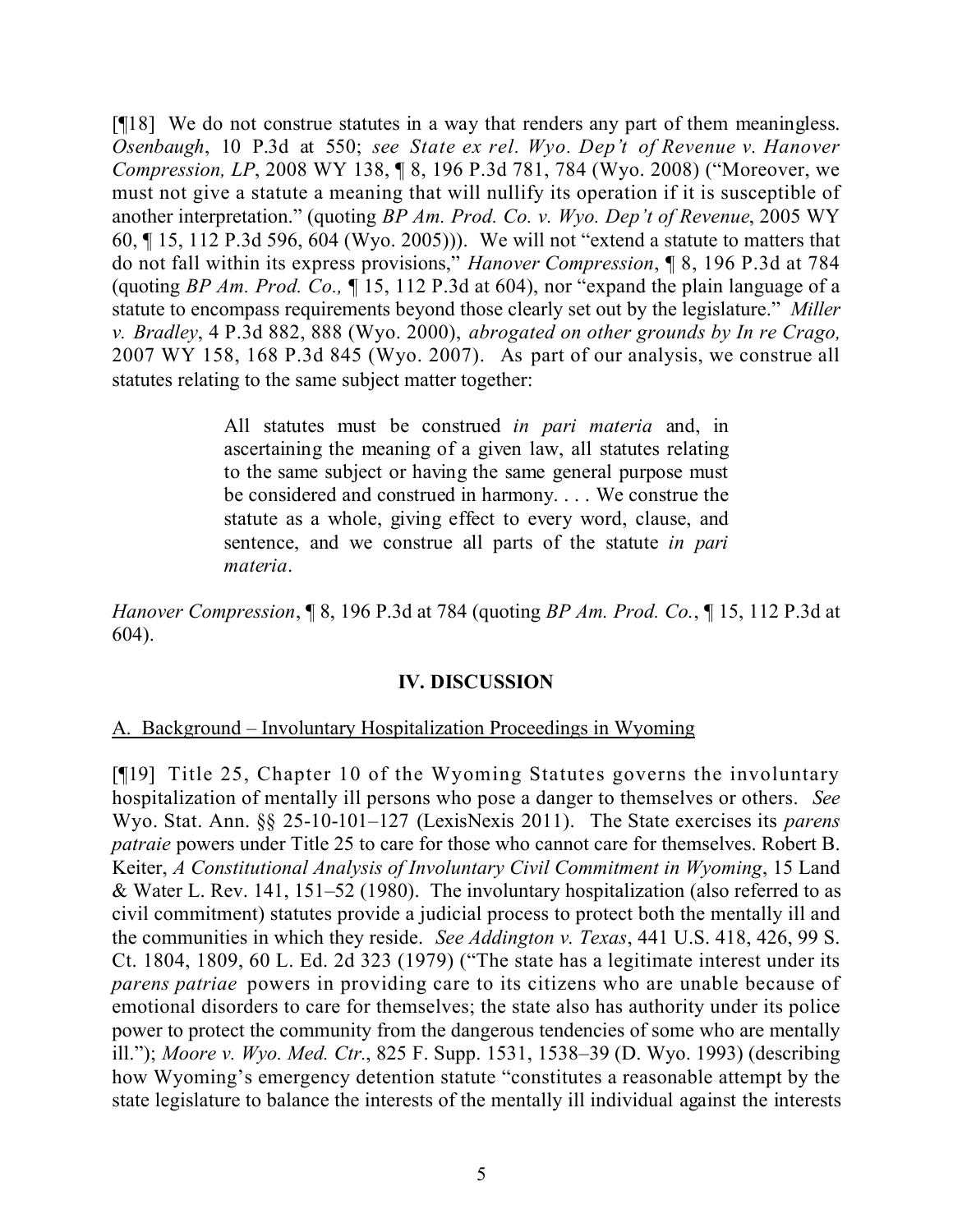of the state"). We have previously described our civil commitment statutes as "wellintentioned," and "meant to protect people who are thought to be mentally ill." *Holm v. State*, 404 P.2d 740, 741 (Wyo. 1965).

[¶20] There are limits to the State's power to impose involuntary hospitalization on a citizen. The Wyoming and Federal Constitutions both provide that no person shall be deprived of life, liberty, or property without due process of law. U.S. Const. amend. 5; Wyo. Const. art. 1, § 6. Civil commitment is a significant deprivation of an individual's liberty. *Reiter v. State*, 2001 WY 116, ¶ 19, 36 P.3d 586, 592 (Wyo. 2001) (quoting *Jones v. United States*, 463 U.S. 354, 361, 103 S. Ct. 3043, 3048, 77 L. Ed. 2d 694 (1983)). It involves both a loss of freedom and the possibility of adverse social consequences. *Vitek v. Jones*, 445 U.S. 480, 492, 100 S. Ct. 1254, 1263, 63 L. Ed. 2d 552 (1980) (citation omitted). Due process therefore requires the State to have a constitutionally adequate purpose for the confinement. *Reiter*, ¶ 19, 36 P.3d at 592 (quoting *Jones*, 463 U.S. at 361, 103 S. Ct. at 3048).

[¶21] The general purpose of civil commitment "is to treat the individual's mental illness and protect him and society from his potential dangerousness." *Jones*, 463 U.S. at 368, 103 S. Ct. at 3052. Wyoming's civil commitment statues require a showing of mental illness to justify involuntary hospitalization.<sup>2</sup> An individual must be shown to be a present danger to himself or others and to require treatment. *See* § 25-10-101(a)(ix) (defining mental illness). The head of a hospital or other medical professionals make this determination. *See id.* at (a)(iv)–(v) (defining "examiner" and "head of hospital"); § 25- 10-103 ("Subject to the rules and regulations of the hospital, the head of a hospital may admit persons who have symptoms of mental illness pursuant to W.S. 25-10-106, 25-10- 109 or 25-10-110.").

[¶22] Due process also limits the duration of involuntary hospitalization--it must bear "some reasonable relation" to the purpose of the commitment. *Jackson v. Indiana*, 406 U.S. 715, 738, 92 S. Ct. 1845, 1858, 32 L. Ed. 2d 435 (1972)). Once a patient "has recovered his sanity or is no longer dangerous," he is entitled to release. *Jones*, 463 U.S. at 368, 103 S. Ct. at 3052 (citation omitted).

## B. Involuntary Hospitalization Procedure and Examinations

 $\overline{a}$ <sup>2</sup> Keiter, *supra*, at 152 ("The [civil commitment] statutes almost uniformly require a showing of mental illness . . . ."); *see, e.g.*, Wyo. Stat. Ann. § 25-10-106 (allowing the head of the hospital to admit a person with symptoms of mental illness upon a voluntary application for admission); § 25-10-109 (providing a process for emergency and continued detention of mentally ill persons); § 25-10-110 (allowing involuntary hospitalization of mentally ill persons). *See also* § 25-10-114 (giving the Department of Corrections authority to transfer mentally ill inmates to the State Hospital if correctional facilities cannot provide adequate treatment).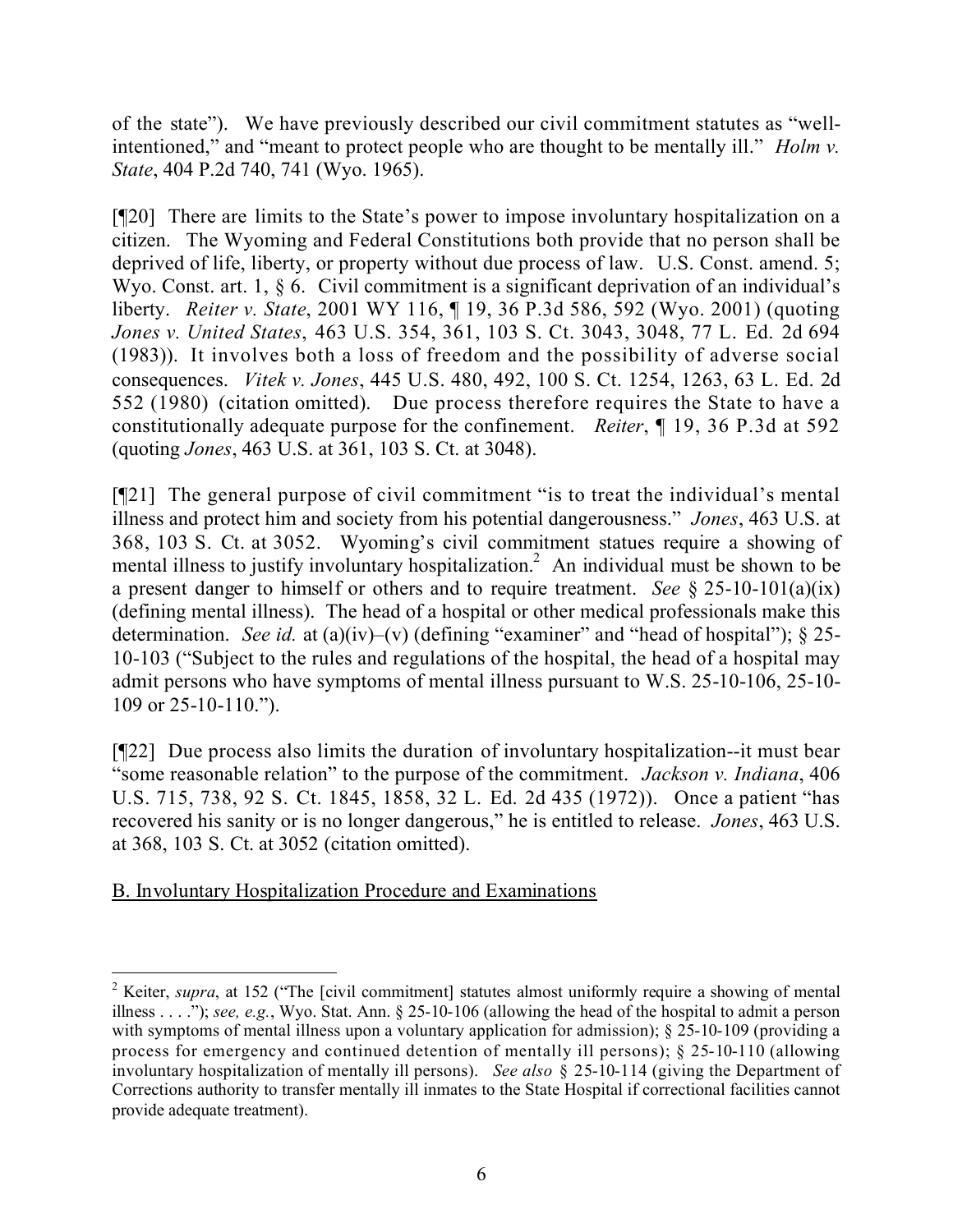[¶23] It is worth reviewing the process by which involuntary hospitalization begins and proceeds before discussing its termination by discharge from the State Hospital. A law enforcement officer or examiner (generally a mental health professional) who believes that a patient is mentally ill--meaning that he is a danger to himself or others and needs treatment--may initiate emergency detention in a local hospital or other suitable facility.  $\S$  25-10-109(a);  $\S$  25-10-101(a)(iv), (ix). An examiner is required to conduct a preliminary examination of the patient within twenty-four hours of the initial detention. § 25-10-109(b). If the examiner determines that the patient is mentally ill, he may be detained a maximum of seventy-two hours, during which time a hearing must be held to determine whether or not detention should continue pending proceedings for involuntary hospitalization. *Id.* at (h). An attorney must be appointed to represent the patient. *Id.*

[¶24] Proceedings for involuntary hospitalization are commenced by the filing of a written application with the district court.  $\S$  25-10-110(a). The court must expedite the proceedings, and the county attorney appears in the public interest. *Id.* at (c). An additional examination is required, after which a hearing is to be set within five days if the examination indicates that the patient is mentally ill and in need of involuntary hospitalization. *Id.* at (e)–(f). If the patient is found by clear and convincing evidence to be mentally ill, the district court may order treatment at the "least restrictive and most therapeutic" alternative, which may be the State Hospital. *Id.* at (j), (h).

[¶25] As can be seen from this brief summary, the involuntary hospitalization statutes require the county attorney to participate in civil commitment proceedings, at least to the point at which the patient is actually hospitalized. After the patient is hospitalized, Wyoming Statute  $\hat{\S}$  25-10-116(a)<sup>3</sup> requires the head of the hospital or his designee to

 <sup>3</sup> This section, titled "Periodic examinations of patients; determination of discharge or continued hospitalization; notice; hearing," provides as follows:

<sup>(</sup>a) Three (3) months after each patient's admission to the hospital, the head of the hospital shall evaluate the progress of each patient and shall reevaluate the treatment and progress every six (6) months thereafter.

<sup>(</sup>b) When the head of a hospital determines after the examination required by subsection (a) of this section or by W.S. 25-10-113 that the conditions justifying hospitalization of involuntary patients no longer exist, he shall report his determination to the court, the county attorney, the district attorney, family members and the mental health center which were involved in the initial proceedings. Unless, within three (3) days after the notice is sent, the court upon motion orders a hearing on continuing the patient's hospitalization, the head of the hospital shall discharge the patient. The hearing shall be held as soon as practicable and shall follow the procedures in W.S. 25-10-118. Notice of the hearing shall conform with W.S.  $25-10-116(c)$ .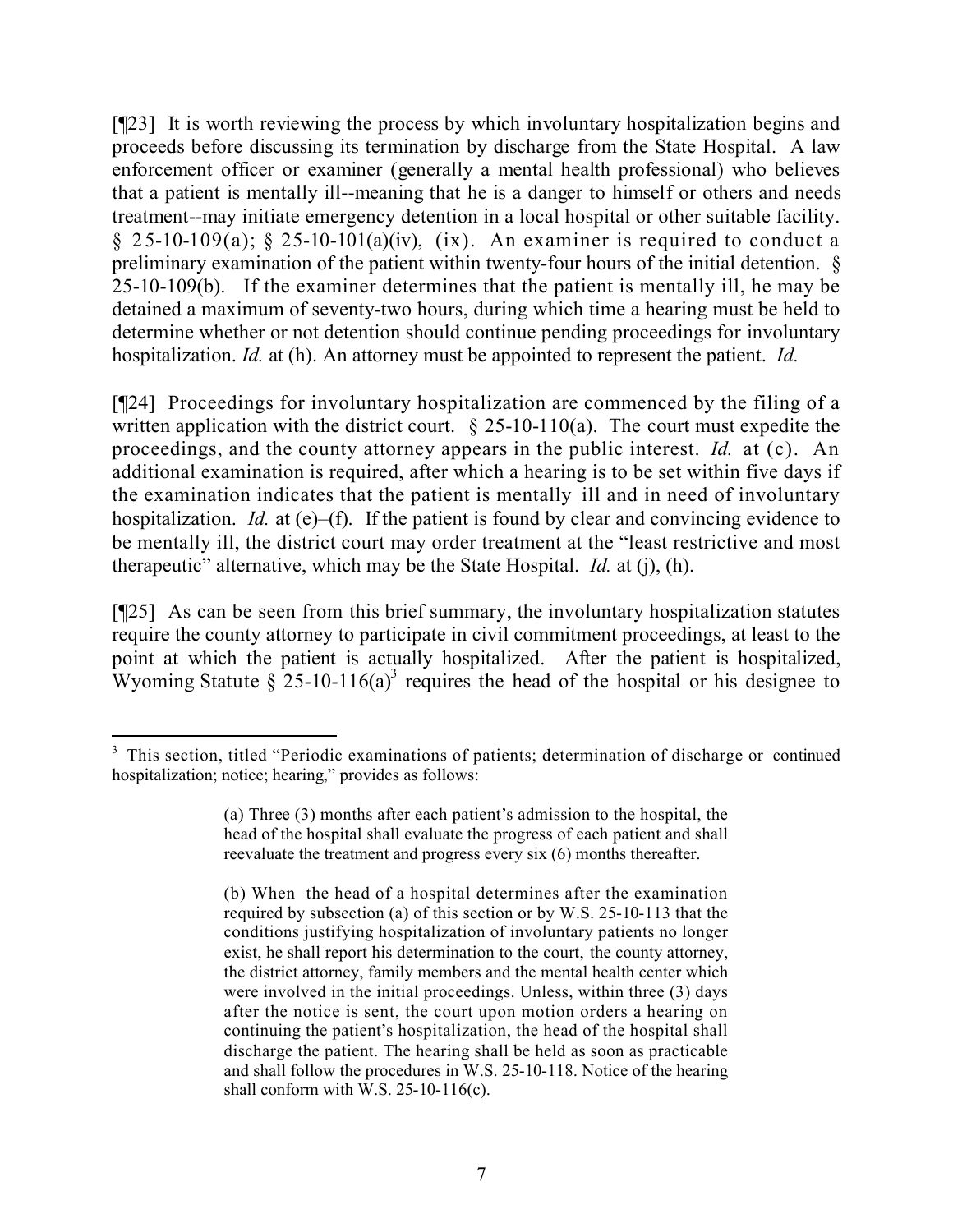conduct periodic examinations of patients. *Id.*; § 25-10-101(a)(v). *See also* § 25-10-113 (requiring preliminary examinations of newly-admitted patients). This case followed the usual pattern of civil commitment proceedings in Wyoming. However, it presents a question as to whether, having acted in the public interest to obtain an order of involuntary hospitalization, the county attorney has the right to: (1) object to a proposed discharge by the State Hospital; (2) compel an evidentiary hearing; and (3) obtain a court order requiring the hospital to continue hospitalization after it has determined that the patient should be discharged.

### C. Right to Objection to Proposed Discharge Decisions

[¶26] Park County asserts that it has statutory authority to object to a proposed discharge because Wyoming Statute § 25-10-116(b) requires the State Hospital to give county attorneys notice of a proposed discharge. That subsection provides as follows:

> (b) When the head of a hospital determines after the examination required by subsection (a) of this section or by W.S. 25-10-113 that the conditions justifying hospitalization of involuntary patients no longer exist, he shall report his determination to the court, the county attorney, the district attorney, family members and the mental health center which were involved in the initial proceedings. Unless, within three (3) days after the notice is sent, the court upon motion orders a hearing on continuing the patient's hospitalization, the head of the hospital shall discharge the patient. The hearing shall be held as soon as practicable and shall follow the procedures in W.S. 25-10-118. Notice of the hearing shall conform with W.S. 25-10-116(c).

- (i) The patient's right to contest the determination;
- (ii) The patient's right to a hearing; and
- (iii) The patient's right to counsel.

<sup>(</sup>c) When the head of a hospital determines after an evaluation required by subsection (a) of this section or by W.S. 25-10-113 that the conditions justifying hospitalization continue to exist, he shall send to the court notice of his determination and a detailed statement of the factual basis for the determination. The court may order a hearing to review the determination. The head of the hospital shall also send notice of his determination to the patient and the person responsible for his care or custody. The notice shall include: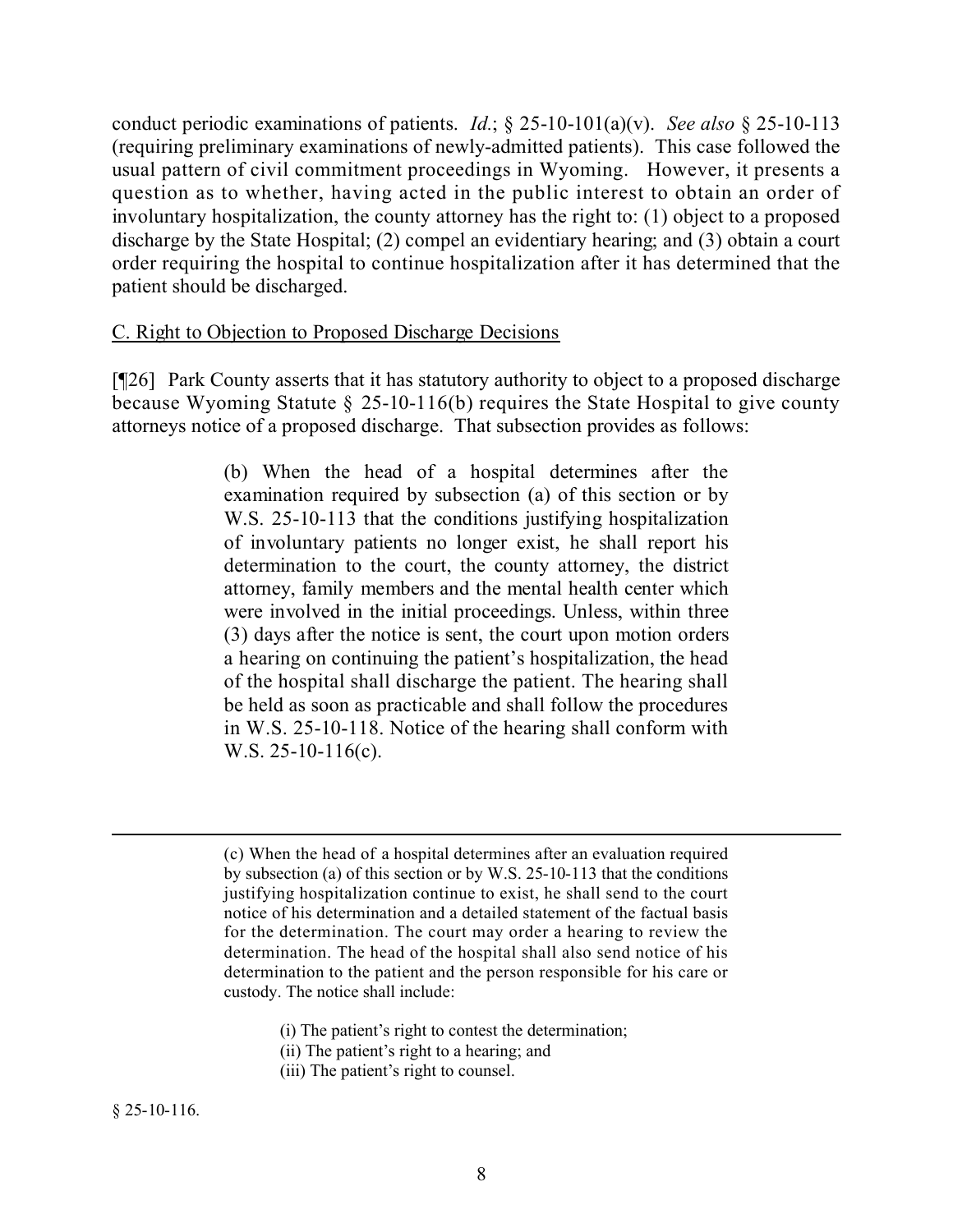§ 25-10-116(b). The foregoing provision contemplates that a hearing may be held after notice of intent to discharge is given. The question then becomes "who has a statutory right to the hearing?" Although we find the involuntary hospitalization statutes ambiguous in some respects, we believe they are clear on the issue of the statutory authority of a county attorney to object to and prevent discharge.

[¶27] Section 116(b) provides that notice of a discharge hearing shall be governed by Section 116(c), which in turn governs the notice required when the hospital determines that continuing hospitalization is required. Section 116(c) provides that notice of a hearing on continuing hospitalization (or discharge) is sent *only* to the patient and the person responsible for his care or custody. *Id.* at  $(b)$ –(c). The notice includes: (1) the patient's right to contest the determination; (2) the patient's right to a hearing; and (3) the patient's right to counsel. *Id.* at (c). Section 116(b) also refers to Section 118, which requires that:

> (a) A hearing shall be conducted in accordance with this section **when a patient contests one (1) of the following actions:**

- (i) Transfer pursuant to W.S. 25-10-114 or 25-10- 115;
- (ii) Continuing hospitalization pursuant to W.S. 25- 10-116; or
- (iii) Repealed by Laws 1989, ch. 147,  $\S 2$ .
- (iv) (iv) Revocation of convalescent status release pursuant to W.S. 25-10-127.

(b) Unless otherwise provided, an objection shall be filed with the court within five (5) days of receipt of notice of the intended action. The court shall set a hearing date which shall be within fourteen (14) days of receipt of the objection. If an objection is not filed within five (5) days, **or if the patient consents to the action, the court may enter an ex parte order authorizing the action.**

(c) The hearing shall be before the court, without a jury. If the court finds by clear and convincing evidence that:

> (i) The transfer or continuing hospitalization is justified, the court shall enter an order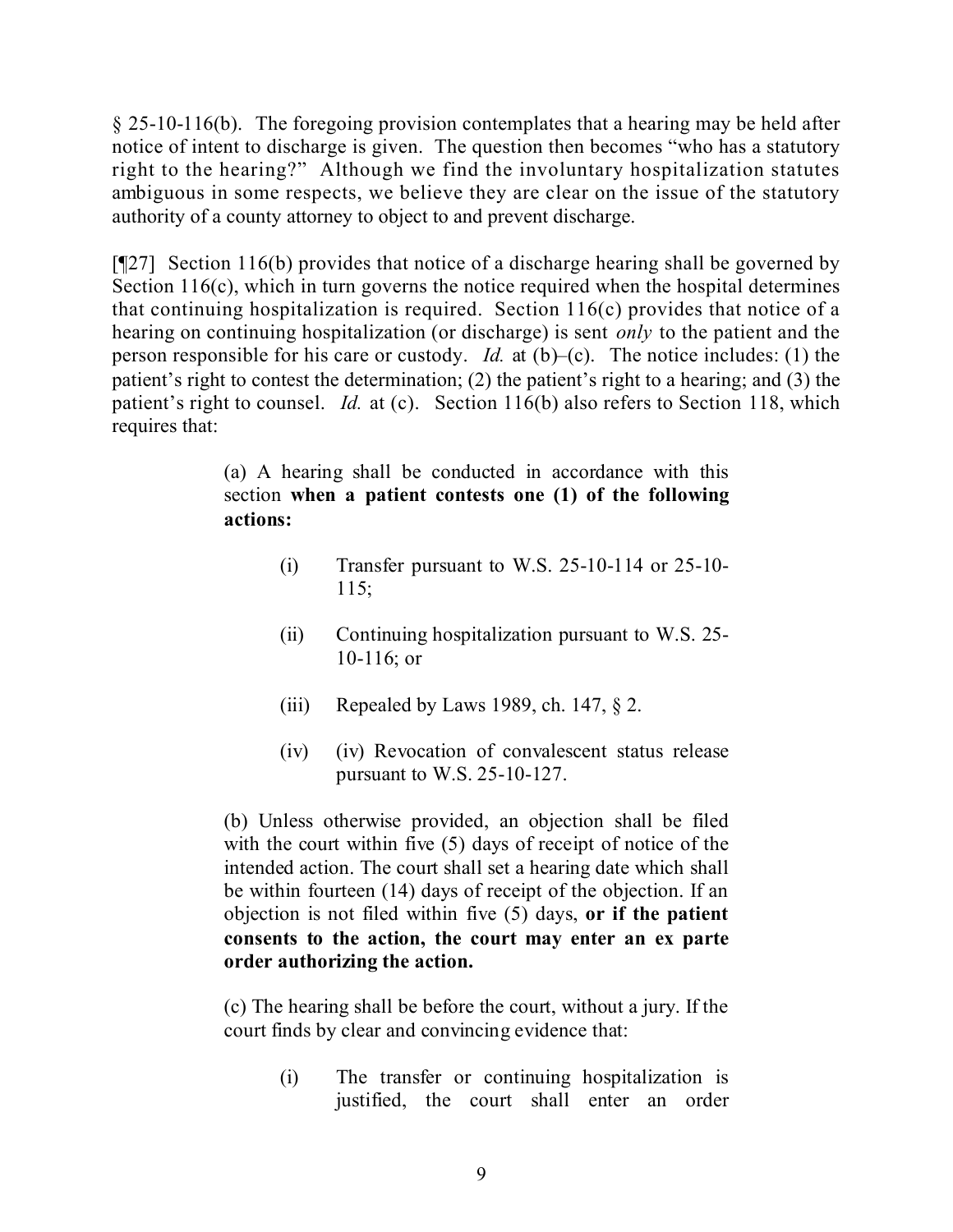authorizing the transfer or continuing hospitalization; or

(ii) The transfer or continuing hospitalization is not justified, the court shall enter an order prohibiting the transfer or continuing hospitalization.

## § 25-10-118 (emphasis added).

[¶28] We must read these statutes *in pari materia*, as they are part of a statutory scheme, and in this case, because they refer to each other. *See Hanover Compression*, ¶ 8, 196 P.3d at 784 (quoting *BP Am. Prod. Co.*, ¶ 15, 112 P.3d at 604) (explaining how we read statutes relating to the same subject matter *in pari materia*). We review statutes in context, and attempt to harmonize statutory provisions with other provisions relating to the same subject matter. *State of Wyo. Dep't of Corr. v. Watts*, 2008 WY 19, ¶ 23, 177 P.3d 793, 799 (Wyo. 2008). If given a choice between reading a statute as to render part of it meaningless, or of harmonizing related statutory provisions to give effect to all of the statutory provisions, we choose the latter. *See Hanover Compression*, ¶ 8, 196 P.3d at 784 (explaining why we do not interpret statutes to render them meaningless if the statutes are "susceptible of another interpretation" (quoting *BP Am. Prod. Co.*, ¶ 15, 112 P.3d at 604)).

[¶29] Reading these statutes *in pari materia*, as we are required to do, we are compelled to conclude that only the patient may object to a proposed discharge under Section 116. The statutes can hardly be read otherwise, as they consistently refer to the *patient's*  consent, the *patient's* right to contest actions taken, and the *patient's* right to counsel. It is especially telling that the notice provided to the patient under Section 116(c) includes notice of the patient's right to contest a determination and to a hearing. *See* § 25-10- 116(c). Although one would be inclined to assume that a patient would normally be in favor of discharge, counsel for the State Hospital indicated at oral argument that patients who feel they need more treatment do indeed object to discharge occasionally, which seems a plausible reason for the legislature to have chosen the language it did.

[¶30] Park County asserts that the requirement of notice in Section 116(b) implies a right for county attorneys to object to a proposed discharge. It further asserts that any of the other listed persons or entities may also object to a proposed discharge under Section 116(b), obtain a hearing, and perhaps persuade the court to order continued hospitalization of the patient despite the State Hospital's determination. Why else, it asks, would the statute require notice?

[¶31] To allow the county attorney, community mental health center, and family members to delay a discharge by requiring a hearing on the State Hospital's decision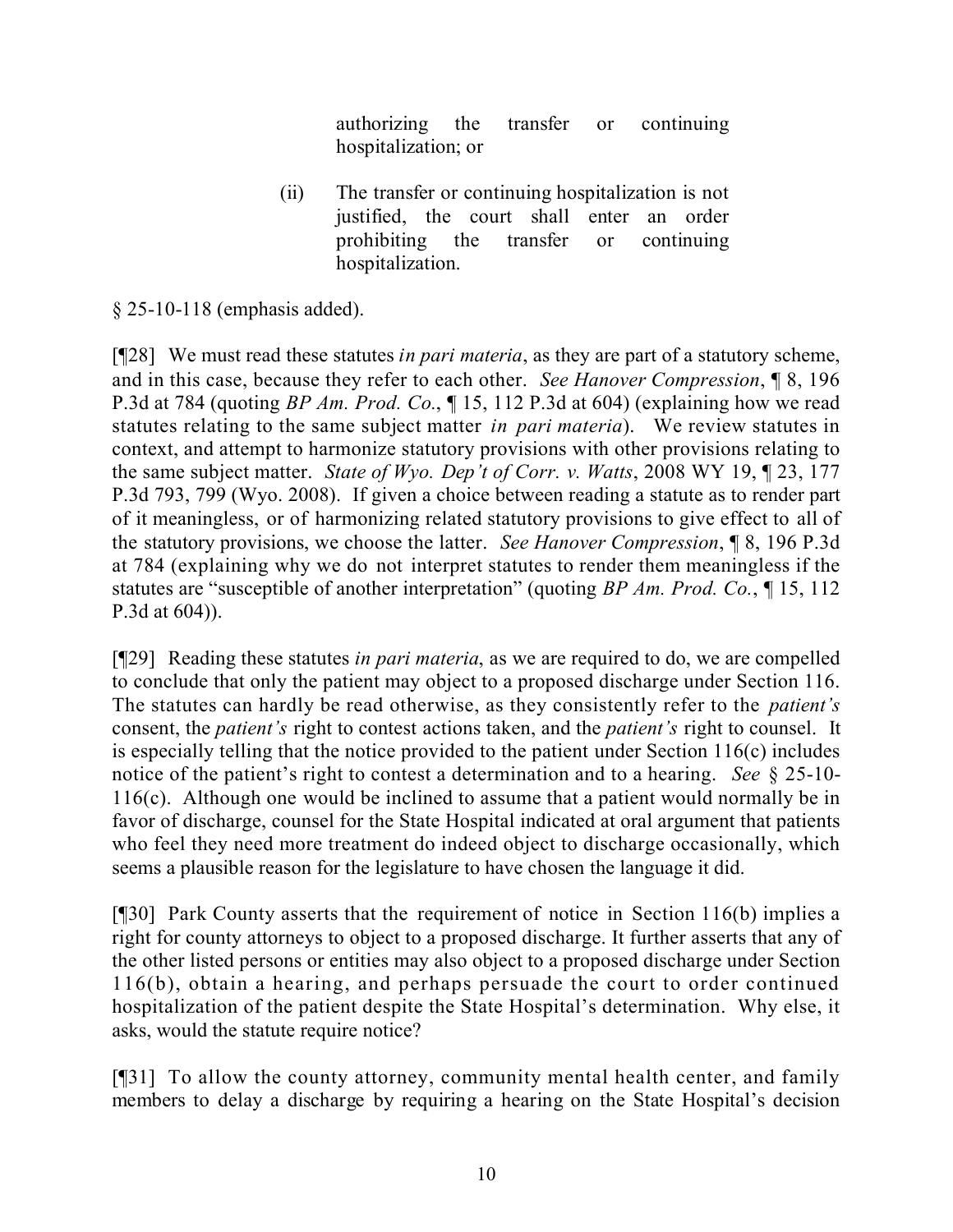would make little sense in light of the statutory scheme. It is true that these persons or entities may be essential to identifying individuals who are a danger to themselves or others, initiating emergency detention, and pursuing involuntary hospitalization. They must perform these functions at the local level because of the very nature of the process designed by the legislature. Local law enforcement officers and mental health care providers are in the best position to identify individuals requiring involuntary hospitalization. Local district judges are well-situated to provide due process, and local county attorneys who routinely practice before those judges are a logical choice to represent the public interest in securing involuntary hospitalization.

[¶32] However, after involuntary hospitalization has been ordered, these same persons or entities, with the possible exception of family members, are unlikely to have meaningful contact with a patient or access to his treatment records, particularly when hospitalization is at the Wyoming State Hospital. They generally receive no detailed information regarding the current state of the patient's mental health, and thus have little or no information to provide a legitimate medical basis upon which to object to discharge, at least without some process to obtain the necessary information.

[¶33] On the other hand, patients involuntarily hospitalized at the State Hospital are cared for by mental health professionals who specialize in the treatment of mental illness, including assessment of the threat a patient poses to himself and others. As the psychiatrist here believed to be the case, a threat that the patient may harm himself can be the result of substance abuse or the failure to take psychotropic medications, and that threat may disappear when these problems are addressed. The State Hospital's decision that an individual is no longer dangerous to himself or others is a medical determination. *See* § 25-10-116(b) (requiring the discharge of involuntarily committed patients "[w]hen the head of a hospital determines . . . that the conditions justifying hospitalization of involuntary patients no longer exist . . . . ";  $\S$  25-10-101(a)(v) ("When this act requires or authorizes the head of a hospital to perform an act which involves the practice of medicine, the act shall be performed by a physician . . . ."). The legislature delegated the responsibility for such decisions to the head of a hospital or other attending physicians, and we have no choice but to abide by the plain language of the statute "viewed in light of its object and purpose." *See Terex Corp. v. Hough*, 2002 WY 112, ¶ 9, 50 P.3d 317, 321 (Wyo. 2002) ("Wyoming law requires that legislative intent be ascertained, as nearly as possible, from the language of the statute viewed in the light of its object and purpose." (quoting *Streeter v. Amerequip Corp.*, 968 F. Supp. 624, 629 (D. Wyo. 1997))).

[¶34] We have consistently held that the legislature is presumed to enact statutes with full knowledge of the law:

> All statutes are presumed to be enacted by the legislature with full knowledge of the existing state of law with reference thereto and statutes are therefore to be construed in harmony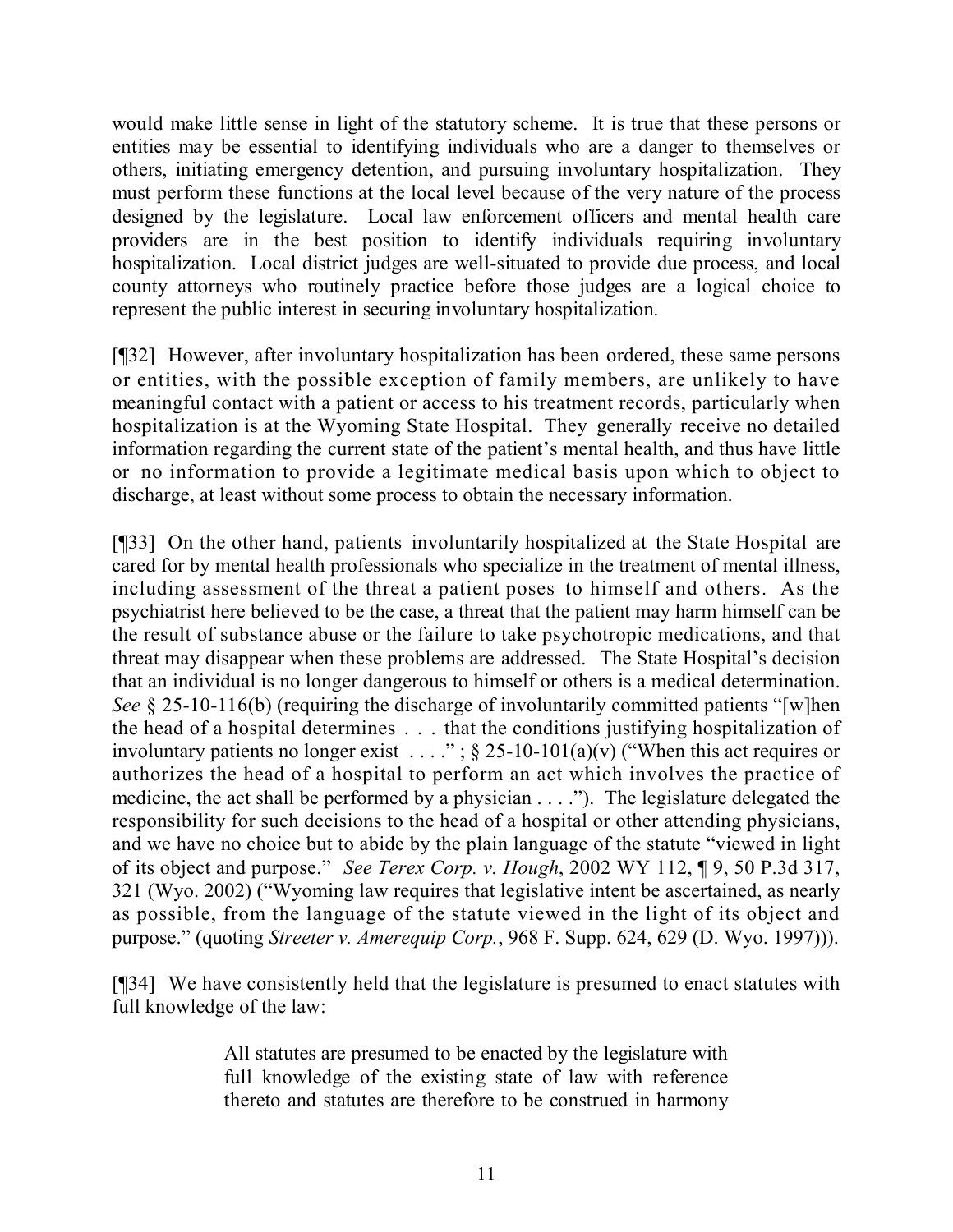with the existing law, and as a part of an overall and uniform system of jurisprudence, and their meaning and effect is to be determined in connection, not only with the common law and the constitution, but also with reference to the decisions of the courts.

*Hall v. Park County*, 2010 WY 124, ¶ 19, 238 P.3d 580, 586 (Wyo. 2010) (quoting *Hannifan v. American Nat'l Bank of Cheyenne*, 2008 WY 65, ¶ 7, 185 P.3d 679, 683 (Wyo. 2008)).

[¶35] We must therefore credit the legislature with knowledge that an involuntarily hospitalized patient has a right to be released when he is no longer a danger to himself or others. *See Jones*, 463 U.S. at 368, 103 S. Ct. at 3052 (describing when, as a matter of due process, a patient has a right to release from commitment); *see also Kansas v. Hendricks*, 521 U.S. 346, 359, 117 S. Ct. 2072, 2081, 138 L. Ed. 2d 501 (1997) ("[W]e have traditionally left to legislators the task of defining terms of a medical nature that have legal significance [in civil commitment statutes].") (citing Jones, 463 U.S. at 365 n.13, 103 S.Ct. at 3050 n.13).

[¶36] The hearing conducted in this case provides a good illustration of why the remedy sought by Park County was not what the Wyoming Legislature intended. The county attorney called no expert witness to contradict the State Hospital psychiatrist's expert opinion that RB no longer posed a threat to himself or others after detoxifying and being established on a psychotropic medication regimen. Cross-examination established only that he had suffered from similar problems in the past, and that perhaps the psychiatrist had not seen all of the existing prior treatment records. Dr. Hartmann found none of this information significant to his determination that RB had ceased to be a danger to himself or others.

[¶37] RB may in fact suffer from periods of mental illness requiring emergency detention or involuntary hospitalization in the future, as the county attorney claims. Nonetheless, there is no legal basis for continuing involuntary hospitalization based only on a possibility that a patient who is not currently mentally ill as that term is defined by statute will in the future become ill again based on his past behavior. If further episodes occur, the patient's liberty may be restrained through involuntary hospitalization only upon proof of mental illness by clear and convincing evidence, not on the basis of speculation or possibilities. *See* Keiter, *supra*, at 170 n.182 ("The objectives of the Wyoming State Hospital are to . . . return treated and rehabilitated patients to society at the earliest practicable date." (quoting 1978 Report from the Wyoming State Hospital, at \*1 n.38, *in* 1978 Annual Report of the Board of Charities and Reform 30 (1978))).

[¶38] In the words of our own Justice Potter, "[c]ourts are not at liberty to depart from that meaning [of a statute] which is plainly declared." *Rasmussen*, 7 Wyo. at 128, 50 P. at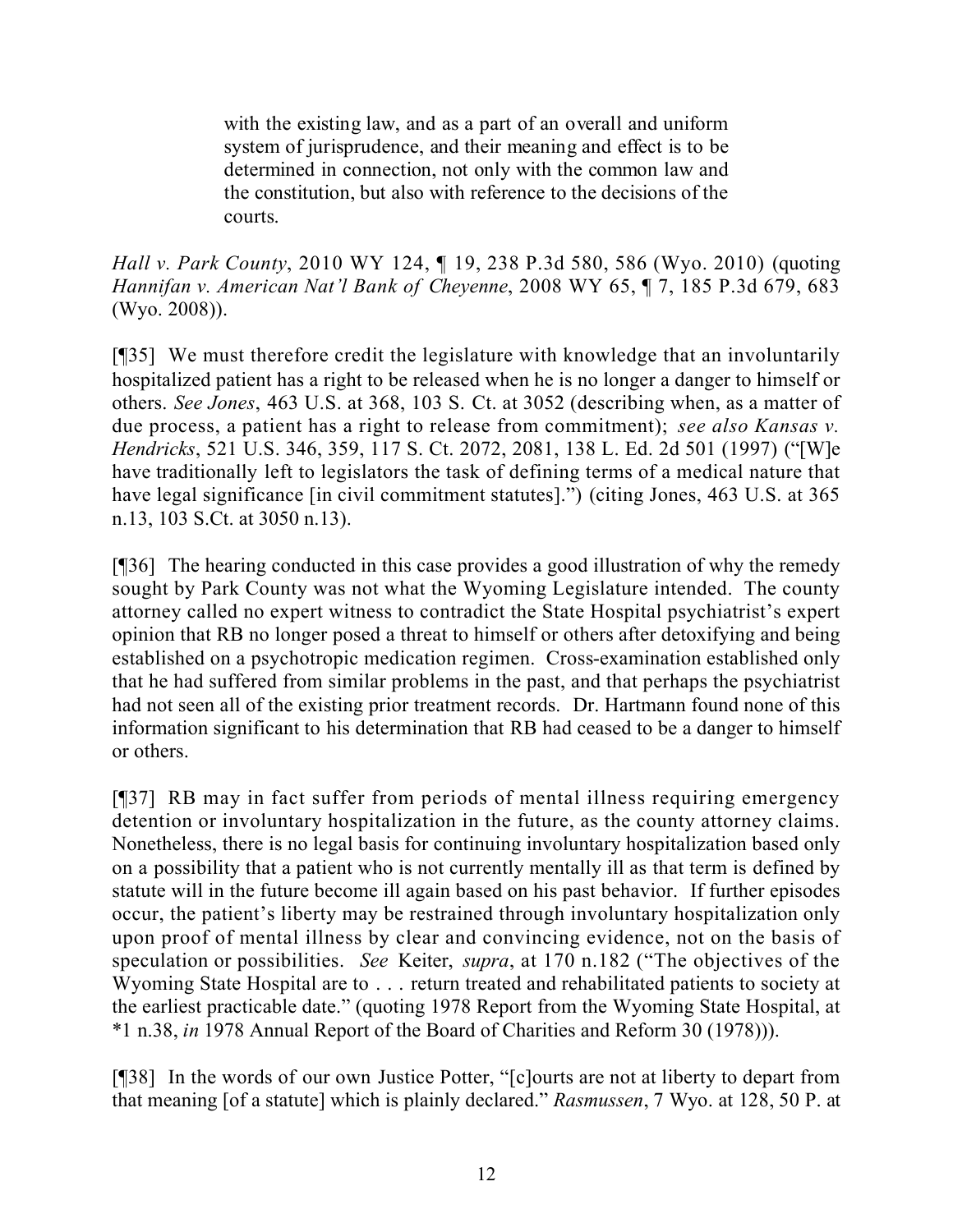821. The statutes here do not contain direct language to the effect that a county attorney may object to discharge on behalf of the State, and the legislature could easily have included that language if that had been its intent. It has done so in other statutes.

[¶39] For example, if the State Hospital decides that a person previously found not guilty of a crime because of mental illness or deficiency is no longer affected by mental illness or deficiency, or that he no longer presents a substantial risk of danger to himself and others, the applicable statute requires application to the district court for an order to allow him to be released. Wyo. Stat. Ann. § 7-11-306(e) (LexisNexis 2011). It mandates that the court hold a hearing on the application as soon as possible, clearly recognizes the State's right to object to release, and allocates to it the burden of proving by a preponderance of the evidence that the State Hospital's conclusion is incorrect. *Id.* The interests implicated by an involuntary civil commitment and a finding of not guilty by reason of mental illness are obviously quite different, and we must presume that the legislature chose not to create an explicit right to a hearing in Section 116(b) in recognition of those differences.

[¶40] On the other hand, the Wyoming Legislature might reasonably have concluded that a patient's family, the mental health center involved in his emergency detention and involuntary hospitalization, and the county attorney could benefit from notice of discharge. Notice may enable the patient's family members and the local mental health center to secure housing, to schedule counseling, and to arrange for medication management. The county attorney may also benefit from notice for a variety of reasons- he or she may have withheld criminal charges that will be pursued when the patient is released, may see fit to notify victims in past criminal cases, or may distrust the State Hospital's conclusions and notify local law enforcement to be aware that in the county attorney's opinion the patient may pose a threat to the community despite the State Hospital's conclusions.

[¶41] Park County also argues that it is entitled to object to discharge from involuntary hospitalization because county attorneys represent the interests of the public in initial proceedings for involuntary hospitalization under Section 25-10-110(c). That subsection reads as follows:

> Proceedings under this section shall be entitled "In the Interest of . . . .". The county attorney of the county where the application is filed shall appear in the public interest. The court shall expedite the proceedings.

 $\S 25-10-110(c)$ . Park County contends that this statute imposes a duty to ensure that a patient's discharge is in the public interest.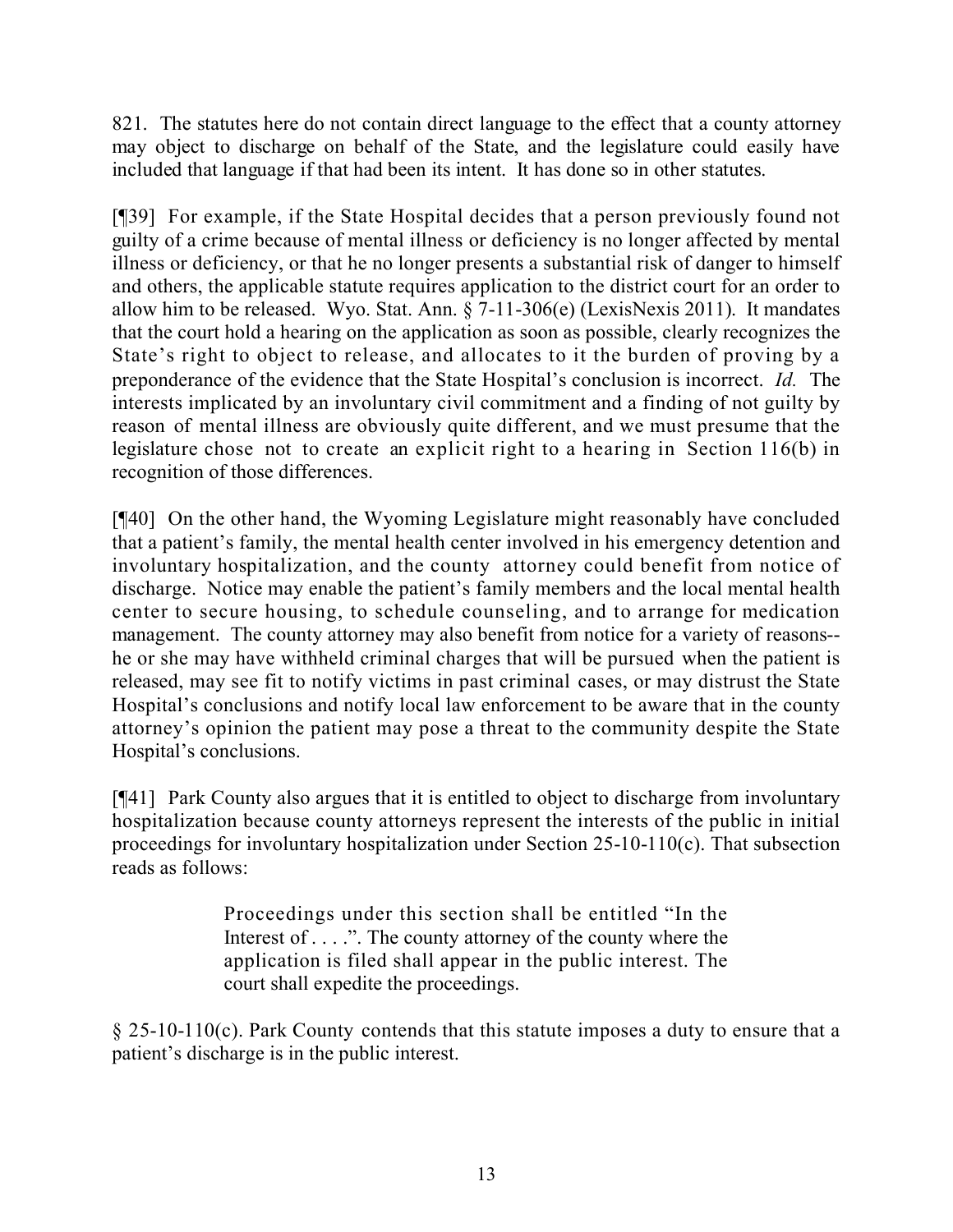[¶42] The statute does not provide the breadth of authority claimed by Park County. The introductory phrase "[p]roceedings under this section" limits the county attorney's duty to appear in the public interest to proceedings to initiate involuntary hospitalization. Those procedures are defined by  $\S$  25-10-110. The provisions pertaining to discharge from involuntary hospitalization are contained in a separate section, § 25-10-116. As already noted, if the legislature had intended to authorize county attorneys to represent the public interest at all phases of the process, it could and would have done so, for reasons already discussed.

[¶43] In essence, Park County argues that the legislature intended for county attorneys to provide a check against erroneous discharge decisions by the State Hospital. The Court does not minimize the important role county attorneys play in obtaining orders of involuntary hospitalization. However, the legislature created and funded a state institution staffed with professionals specializing in the care of the involuntarily hospitalized, and in the assessment of the danger they pose to themselves and others as they are treated for mental illness. It is difficult to conceive of a reason that the legislature, having created this specialized institution, would choose to empower oftenoverworked local county attorneys without staffs qualified to evaluate mental illness to assess and challenge a discharge decision made by the specialists employed by that institution $<sup>4</sup>$ </sup>

# **V. CONCLUSION**

[¶44] Park County's frustration with a system in which counties are required to pay for repeated emergency detention for certain patients is understandable. Many who suffer from mental illness or addiction never completely vanquish the demons controlling their lives, but instead manage only to hold them at bay for what may be discouragingly brief periods of time. Some therefore require episodic care at considerable expense to both the State and the counties.

[ $[45]$ ] However, the plain language of Wyoming Statute § 25-10-116(b) does not give Wyoming county attorneys the authority to object to a patient's discharge from involuntary civil commitment or to obtain review of the State Hospital's decision to release a patient from involuntary hospitalization. Their statutory authority is limited to

 $\overline{a}$ 

<sup>&</sup>lt;sup>4</sup> Park County also points out that Department of Health regulations allow county attorneys to object to convalescent leave under Title 25. Dep't of Health, State Hospital, *Rules & Regs. For Convalescent Leave From Involuntary Hospitalization*, ch. 10, § 4(c)(ii), (iii) (filed 7/3/12); s*ee also* § 25-10-105(a)(i) (requiring the Department of Health to adopt standards governing the State Hospital). This regulation has not been challenged by either party, and does not apply because RB was not placed on convalescent leave. Whether the regulation is authorized by statute is not an issue raised by this appeal, and we do not consider it, but do note that the county's interests when a patient who has improved, but who has not been found to no longer be a danger to himself or others, may differ from those involved when that finding has been made.